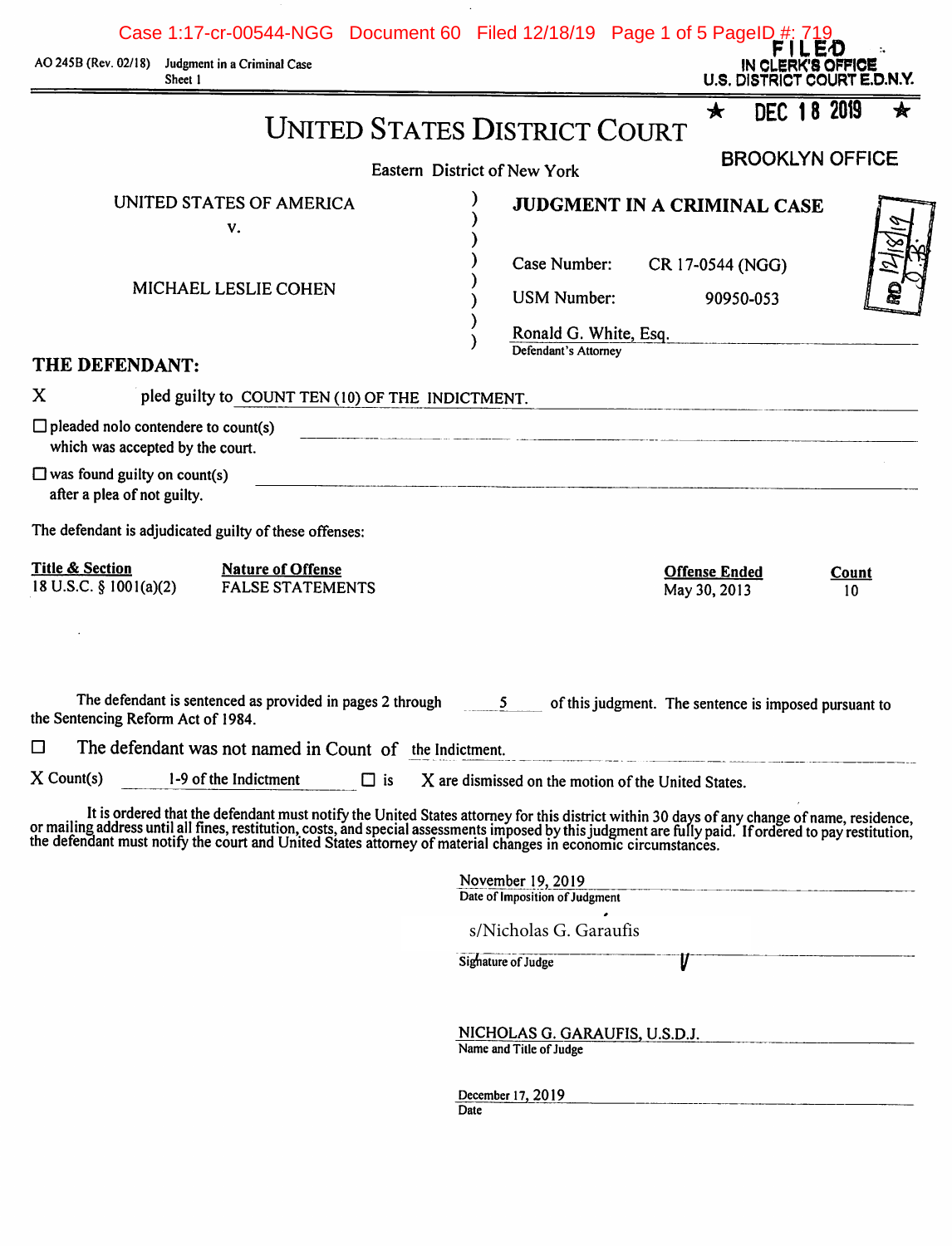AO 245B (Rev. 02/18) Judgment in Criminal Case Sheet 2 — Imprisonment

Judgment — Page 2 of 5

DEFENDANT: CASE NUMBER: MICHAEL LESLIE COHEN CR 17-0544 (NGG)

## IMPRISONMENT

The defendant is hereby committed to the custody of the Federal Bureau of Prisons to be imprisoned for a total term of: THREE (3) MONTHS (CAG) ON COUNT TEN (10) OF THE INDICTMENT.

X The court makes the following recommendations to the Bureau of Prisons:

THE COURT RECOMMENDS THAT, IF CONSISTENT WITH BUREAU OF PRISONS POLICY AND PRACTICE, THE DEFENDANT SERVE HIS SENTENCE AT THE MINIMUM SECURITY SATELLITE FACILITY AT FCI BERLIN, NEW HAMPSHIRE. THE DEFENDANT SHALL SURRENDER UPON RECEIVING NOTICE TO DO SO FROM THE BOP BUT IN NO EVENT BEFORE FEBRUARY 1, 2020. IF THE DEFENDANT DOES NOT RECEIVE A NOTICE TO SURRENDER FROM THE BOP ON OR BEFORE FEBRUARY 29, 2020, THEN HE MUST SURRENDER TO THE UNITED STATES MARSHAL FOR THE EASTERN DISTRICT OF NEW YORK BY NO LATER THAN 12:00 PM ON FEBRUARY 29, 2020.

 $\Box$  The defendant is remanded to the custody of the United States Marshal.

X The defendant shall surrender to the United States Marshal for this district: (SEE ABOVE RECOMMENDATIONS)

| $\Box$ at |  | $\Box$ a.m. $\Box$ p.m. on |  |  |  |
|-----------|--|----------------------------|--|--|--|
|-----------|--|----------------------------|--|--|--|

 $\Box$  as notified by the United States Marshal.

- □ The defendant shall surrender for service of sentence at the institution designated by the Bureau of Prisons:
	- $\Box$  before 2 p.m. on
	- $\Box$  as notified by the United States Marshal.
	- $\Box$  as notified by the Probation or Pretrial Services Office.

## RETURN

1 have executed this judgment as follows:

Defendant delivered on <u>the contract of the contract of the contract of the contract of the contract of the contract of the contract of the contract of the contract of the contract of the contract of the contract of the co</u>

at  $\frac{1}{2}$ , with a certified copy of this judgment.

UNITED STATES MARSHAL

By **Exercise** 

DEPUTY UNITED STATES MARSHAL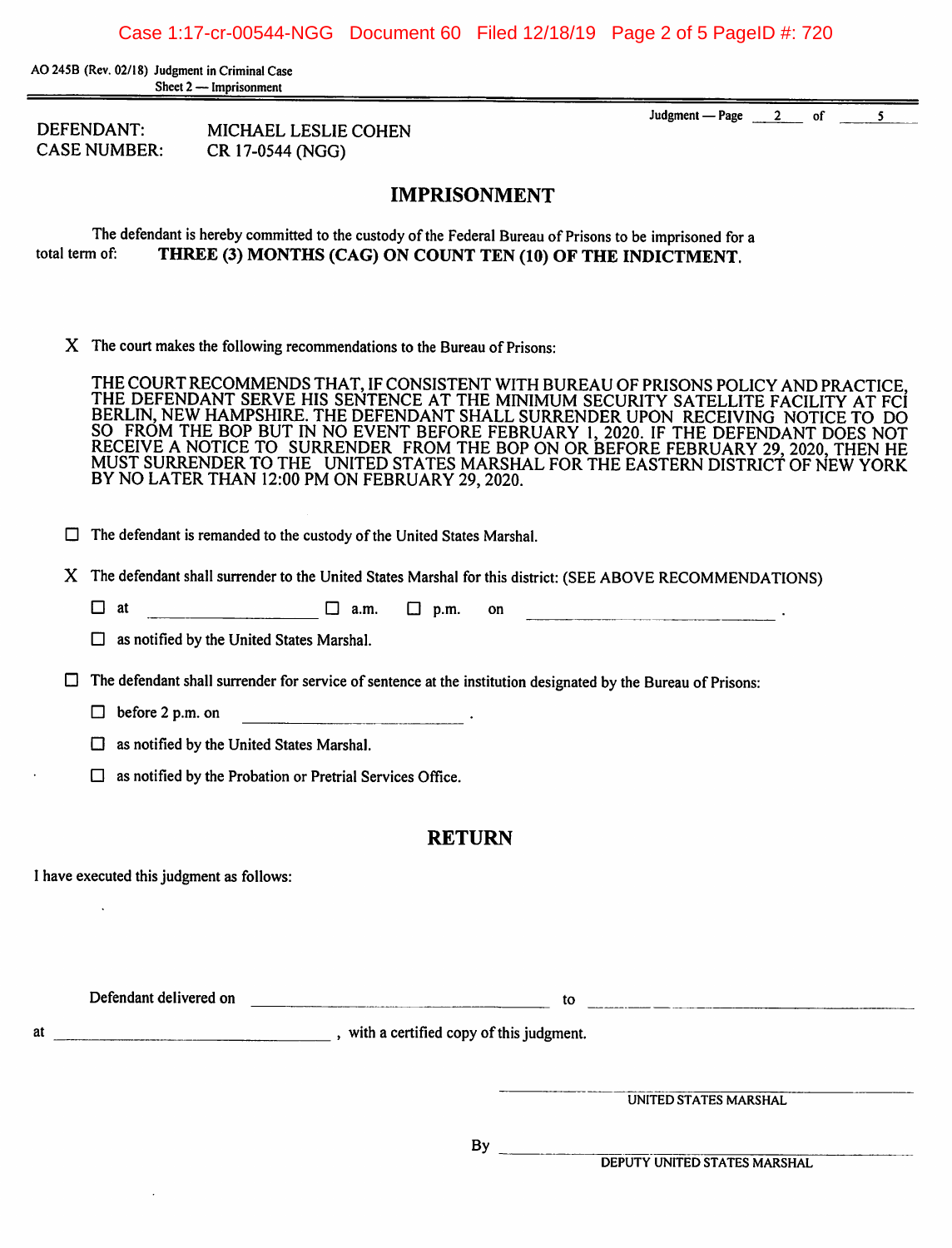AO 245B (Rev. 02/18) Judgment in a Criminal Case Sheet 3 — Supervised Release

DEFENDANT: MICHAEL LESLIE COHEN<br>CASE NUMBER: CR 17-0544 (NGG) CR 17-0544 (NGG)

Judgment—Page 3 of 5

## SUPERVISED RELEASE

Upon release from imprisonment, you will be on supervised release for a term of: NO TERM OF SUPERVISED RELEASE SHALL BE IMPOSED.

## MANDATORY CONDITIONS

- 1. You must not commit another federal, state or local crime.
- 2. You must not unlawfully possess a controlled substance.
- 3. You must refrain from any unlawful use of a controlled substance. You must submit to one drug test within 15 days of release from imprisonment and at least two periodic drug tests thereafter, as determined by the court.
	- $\square$  The above drug testing condition is suspended, based on the court's determination that you pose a low risk of future substance abuse. (check if applicable)
- 4. □ You must make restitution in accordance with 18 U.S.C. §§ 3663 and 3663A or any other statute authorizing a sentence of restitution. (check if applicable)
- $\square$  You must cooperate in the collection of DNA as directed by the probation officer. (check if applicable) 5
- 6. □ You must comply with the requirements of the Sex Offender Registration and Notification Act (34 U.S.C. § 20901, et seq.) as directed by the probation officer, the Bureau of Prisons, or any state sex offender registration agency in the location where you reside, work, are a student, or were convicted of a qualifying offense. (check if applicable)
- 7.  $\Box$  You must participate in an approved program for domestic violence, (check if applicable)

You must comply with the standard conditions that have been adopted by this court as well as with any other conditions on the attached page.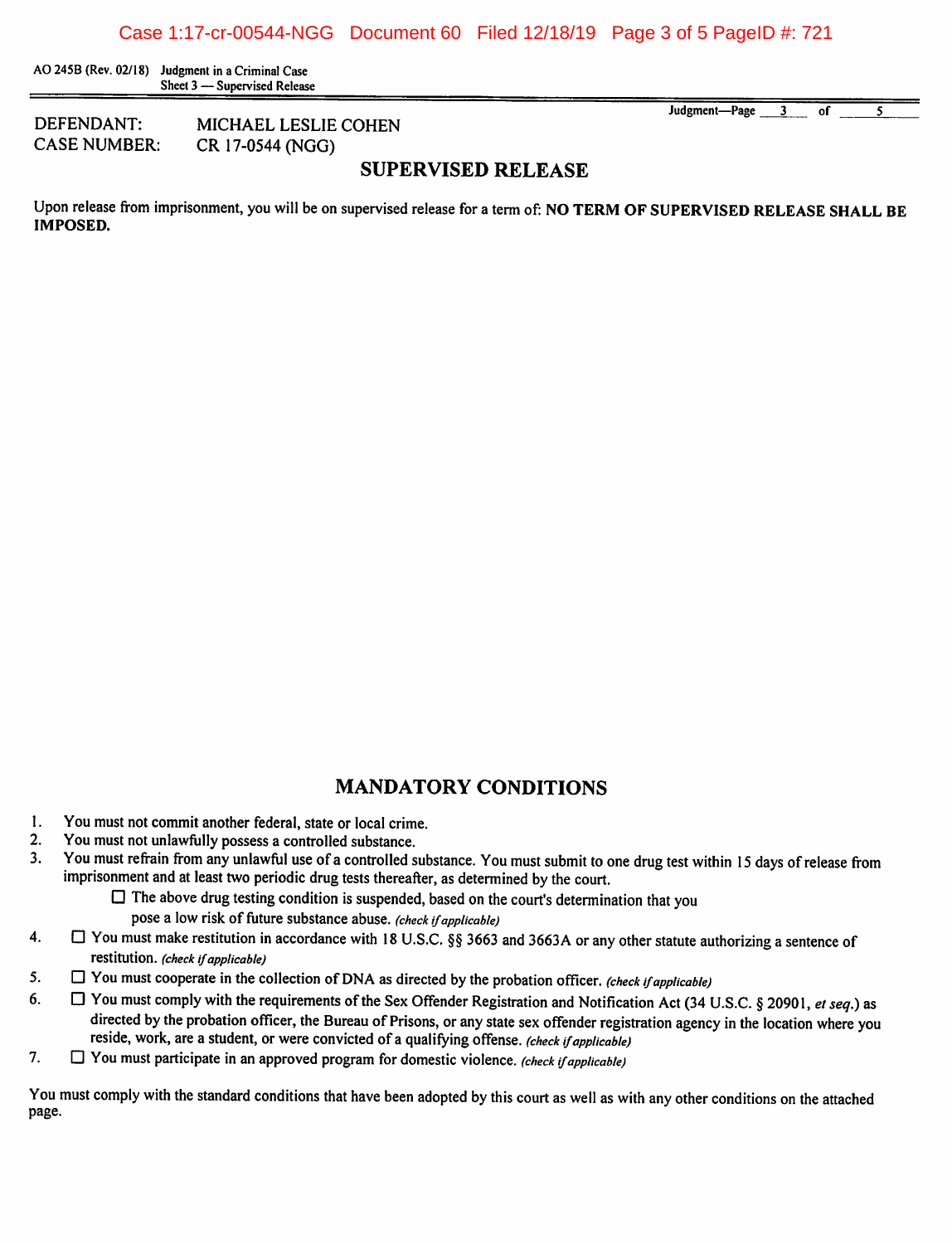Case 1:17-cr-00544-NGG Document 60 Filed 12/18/19 Page 4 of 5 PageID #: 722AO 245B (Rev. 09/19) Judgment in a Criminal Case Sheet 5 — Criminal Monetary Penalties Judgment — Page 4 of DEFENDANT: MICHAEL LESLIE COHEN CASE NUMBER: CR 17-0544 (NGG) CRIMINAL MONETARY PENALTIES The defendant must pay the total criminal monetary penalties under the schedule of payments on Sheet 6. Assessment Restitution Fine AVAA Assessment\* JVTA Assessment\*\* 100.00 \$ N/A TOTALS \$ 100.00 \$ N/A \$  $\frac{250,000.00}{8}$  \$ N/A \$  $\frac{N}{A}$  \$ N/A □ The determination of restitution is deferred until . An Amended Judgment in a Criminal Case (AO 245C) will be entered after such determination.  $\Box$  The defendant must make restitution (including community restitution) to the following payees in the amount listed below. If the defendant makes a partial payment, each payee shall receive an approximately proportioned payment, unless specified otherwise in the pnonty order or percentage payment column below. However, pursuant to 18 U.S.C. § 3664(i), all nonfederal victims must be paid before the United States is paid.  $\blacksquare$ Name of Payee Total Loss\*\*\* Restitution Ordered Priority or Percentage TOTALS <sup>\$</sup>  $\sim$ □ Restitution amount ordered pursuant to plea agreement \$  $\square$  The defendant must pay interest on restitution and a fine of more than \$2,500, unless the restitution or fine is paid in full before the fifteenth day after the date of the judgment, pursuant to 18 U.S.C. § 3612(f). All of the payment options on Sheet 6 may be subject to penalties for delinquency and default, pursuant to 18 U.S.C.  $\S$  3612(g).  $\Box$  The court determined that the defendant does not have the ability to pay interest and it is ordered that:  $\Box$  the interest requirement is waived for the  $\Box$  fine  $\Box$  restitution.  $\Box$  the interest requirement for the  $\Box$  fine  $\Box$  restitution is modified as follows: \* Amy, Vicky, and Andy Child Pornography Victim Assistance Act of2018. Pub. L. No. 115-299. \*\* Justice for Victims of Trafficking Act of2015. Pub. L. No. 114-22.

<sup>\*\*\*</sup> Findings for the total amount of losses are required under Chapters 109A, 110, 110A, and 113A of Title 18 for offenses committed on or after September 13, 1994, but before April 23, 1996.